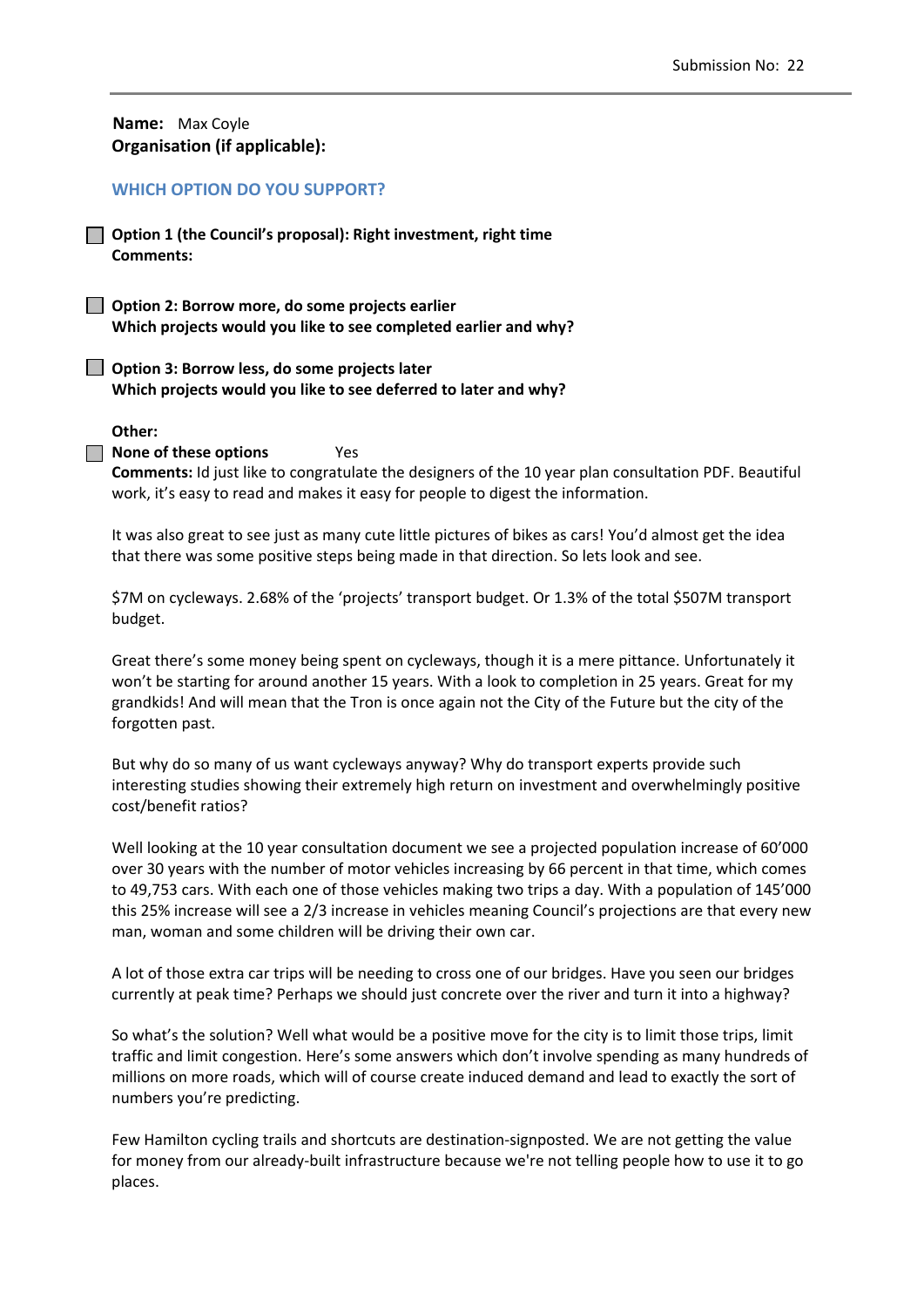Signage will encourage more users, leading to safety in numbers and its relatively cheap.

Long-term residents and those used to walking/cycling Hamilton may be adept navigators but for many who haven't explored so much, fear of getting lost is likely a deterrent to them learning their ways around.

Trails and shortcuts within city limits are ideal for spontaneous and short journeys for locals and visitors and activating these will ease congestion and make Hamilton a more liveable city.

Another step is for HCC to Adopt the Hamilton City Green Ring which meets the Council Priority #7 which is to "Become an Urban Garden" (sounds cool right? It's a shame its not reflected in anything in the 10 year plan).

Following on from that the main routes through the city, as identified by other groups such as Cycle Action Waikato, need to receive separated cycleways.

Once we have these changes we then need to encourage use of new facilities through marketing and promotion of cycling in Hamilton via social media – 'HAMILTONS SAFE CYCLE NETWORK'

Safe. That's the keyword here. Speaking to people across Hamilton, especially women, mums, safety is their number 1 reason for not cycling and for being worried about their kids cycling. Making cycling safer will see a marked increase in the numbers of women cycling. Commuter cycling should not be seen as a macho daredevil activity.

So instead of the pittance how much should HCC be spending on cycling? A slightly larger pittance! A good start is \$3 million dollar annually. If HCC were organised this would only amount to approximately \$1.5 million because of the subsidies available. That would be amazingly good value for rate payers. \$3 million dollars a year worth of infrastructure for \$1.5 million per annum. Fantastic!

The 10 year plan in its current form is a worry. None of the 3 main funding proposals have cycling included. 2029 is way too late to spend \$7M on the current HCC cycle strategy. Council needs to move now and take advantage of current opportunities for funding with the Governments Urban cycle fund etc. We are missing the boat, and in the meantime we will miss all the other cool cycling knock on benefits, both economic and social from the likes of the local great cycle trails & the Avantidrome.

The 10 year plan also has no mention on page 15, the "transport" page, of active or public transport types. Its like they've been completely forgotten where it matters most and its sad that the Council don't seem to have been able to get their act together and secure any funding for cycleways. You're really not devoting enough energy to cycling and have dropped the ball here.

The finances needed for effective cycleways and outstanding improvements are small, which you will be praised for in times to come as they reduce traffic and lead to a healthier, more economically and socially vibrant city, a true City of the Future. Please don't stuff it up. Thankyou. #Ham10YP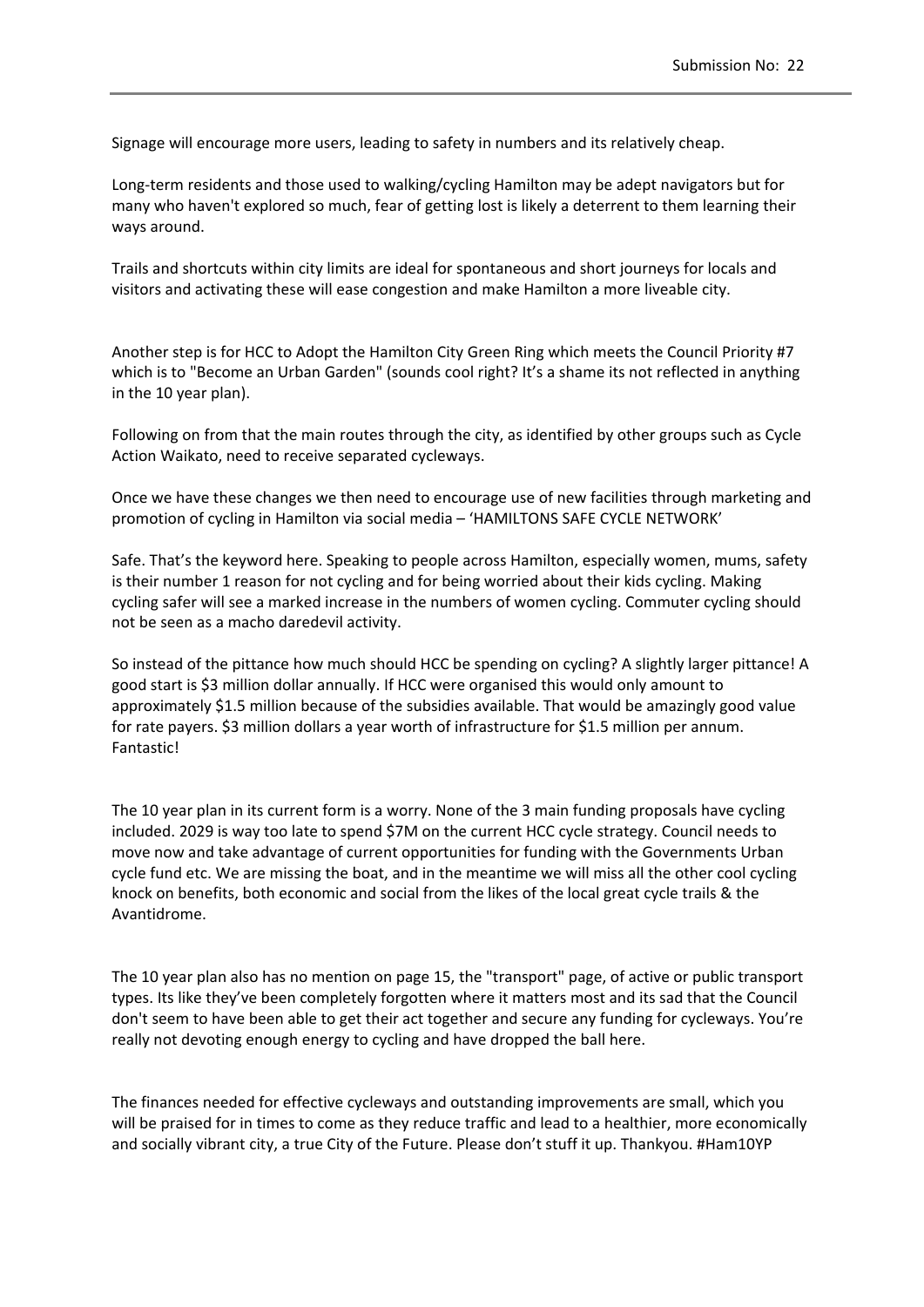#### **Don't know Comments:**

# **PROPOSAL TO PERMANENTLY CLOSE THE MUNICIPAL POOL**

### **Do you support or oppose the proposal to permanently close the Municipal Pool?** Oppose

## **Comments:**

#### **OTHER COMMENTS:**

Id just like to congratulate the designers of the 10 year plan consultation PDF. Beautiful work, it's easy to read and makes it easy for people to digest the information.

It was also great to see just as many cute little pictures of bikes as cars! You'd almost get the idea that there was some positive steps being made in that direction. So lets look and see.

\$7M on cycleways. 2.68% of the 'projects' transport budget. Or 1.3% of the total \$507M transport budget.

Great there's some money being spent on cycleways, though it is a mere pittance. Unfortunately it won't be starting for around another 15 years. With a look to completion in 25 years. Great for my grandkids! And will mean that the Tron is once again not the City of the Future but the city of the forgotten past.

But why do so many of us want cycleways anyway? Why do transport experts provide such interesting studies showing their extremely high return on investment and overwhelmingly positive cost/benefit ratios?

Well looking at the 10 year consultation document we see a projected population increase of 60'000 over 30 years with the number of motor vehicles increasing by 66 percent in that time, which comes to 49,753 cars. With each one of those vehicles making two trips a day. With a population of 145'000 this 25% increase will see a 2/3 increase in vehicles meaning Council's projections are that every new man, woman and some children will be driving their own car.

A lot of those extra car trips will be needing to cross one of our bridges. Have you seen our bridges currently at peak time? Perhaps we should just concrete over the river and turn it into a highway?

So what's the solution? Well what would be a positive move for the city is to limit those trips, limit traffic and limit congestion. Here's some answers which don't involve spending as many hundreds of millions on more roads, which will of course create induced demand and lead to exactly the sort of numbers you're predicting.

Few Hamilton cycling trails and shortcuts are destination‐signposted. We are not getting the value for money from our already-built infrastructure because we're not telling people how to use it to go places.

Signage will encourage more users, leading to safety in numbers and its relatively cheap.

Long-term residents and those used to walking/cycling Hamilton may be adept navigators but for many who haven't explored so much, fear of getting lost is likely a deterrent to them learning their ways around.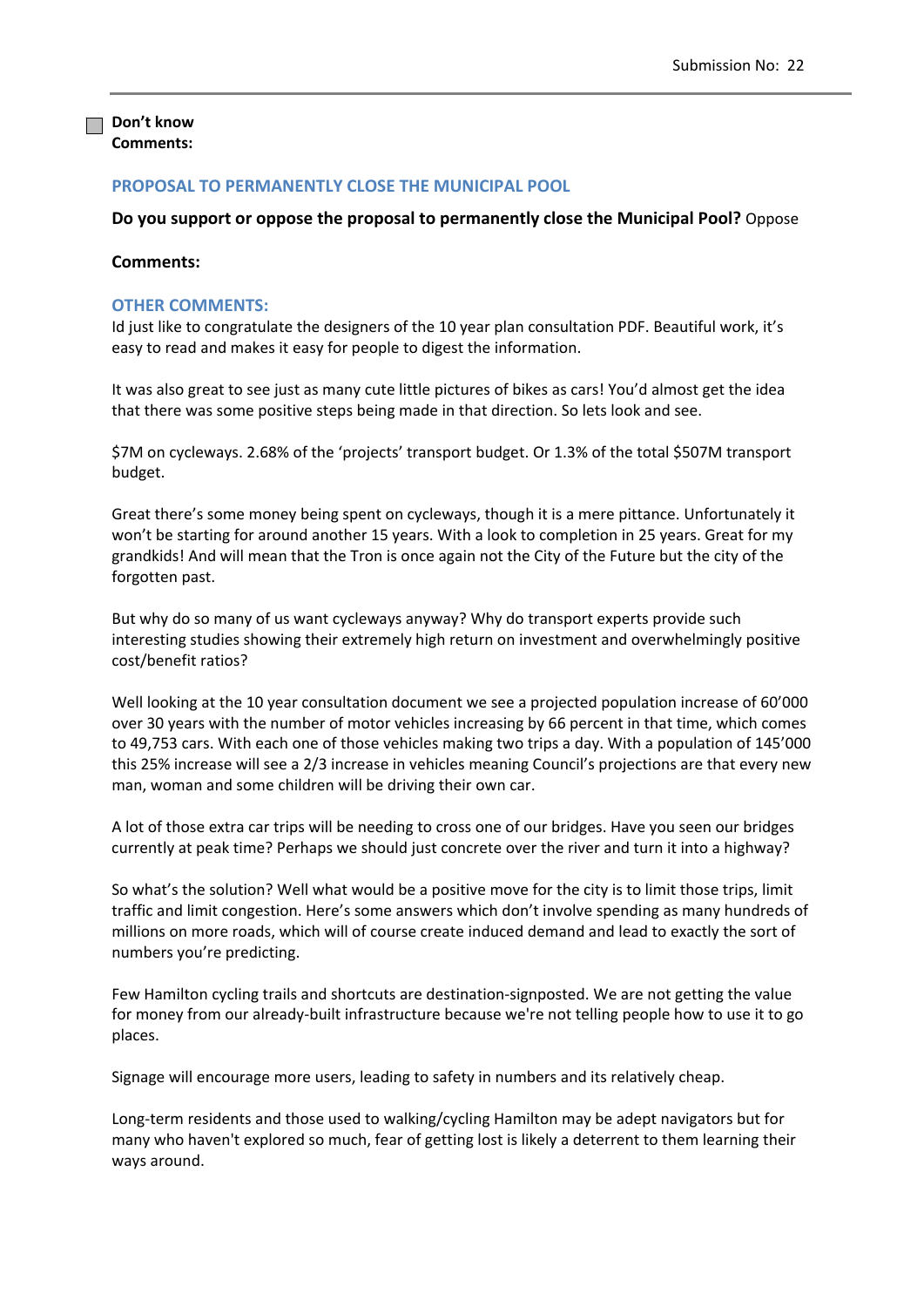Trails and shortcuts within city limits are ideal for spontaneous and short journeys for locals and visitors and activating these will ease congestion and make Hamilton a more liveable city.

Another step is for HCC to Adopt the Hamilton City Green Ring which meets the Council Priority #7 which is to "Become an Urban Garden" (sounds cool right? It's a shame its not reflected in anything in the 10 year plan).

Following on from that the main routes through the city, as identified by other groups such as Cycle Action Waikato, need to receive separated cycleways.

Once we have these changes we then need to encourage use of new facilities through marketing and promotion of cycling in Hamilton via social media – 'HAMILTONS SAFE CYCLE NETWORK'

Safe. That's the keyword here. Speaking to people across Hamilton, especially women, mums, safety is their number 1 reason for not cycling and for being worried about their kids cycling. Making cycling safer will see a marked increase in the numbers of women cycling. Commuter cycling should not be seen as a macho daredevil activity.

So instead of the pittance how much should HCC be spending on cycling? A slightly larger pittance! A good start is \$3 million dollar annually. If HCC were organised this would only amount to approximately \$1.5 million because of the subsidies available. That would be amazingly good value for rate payers. \$3 million dollars a year worth of infrastructure for \$1.5 million per annum. Fantastic!

The 10 year plan in its current form is a worry. None of the 3 main funding proposals have cycling included. 2029 is way too late to spend \$7M on the current HCC cycle strategy. Council needs to move now and take advantage of current opportunities for funding with the Governments Urban cycle fund etc. We are missing the boat, and in the meantime we will miss all the other cool cycling knock on benefits, both economic and social from the likes of the local great cycle trails & the Avantidrome.

The 10 year plan also has no mention on page 15, the "transport" page, of active or public transport types. Its like they've been completely forgotten where it matters most and its sad that the Council don't seem to have been able to get their act together and secure any funding for cycleways. You're really not devoting enough energy to cycling and have dropped the ball here.

The finances needed for effective cycleways and outstanding improvements are small, which you will be praised for in times to come as they reduce traffic and lead to a healthier, more economically and socially vibrant city, a true City of the Future. Please don't stuff it up. Thankyou. #Ham10YP